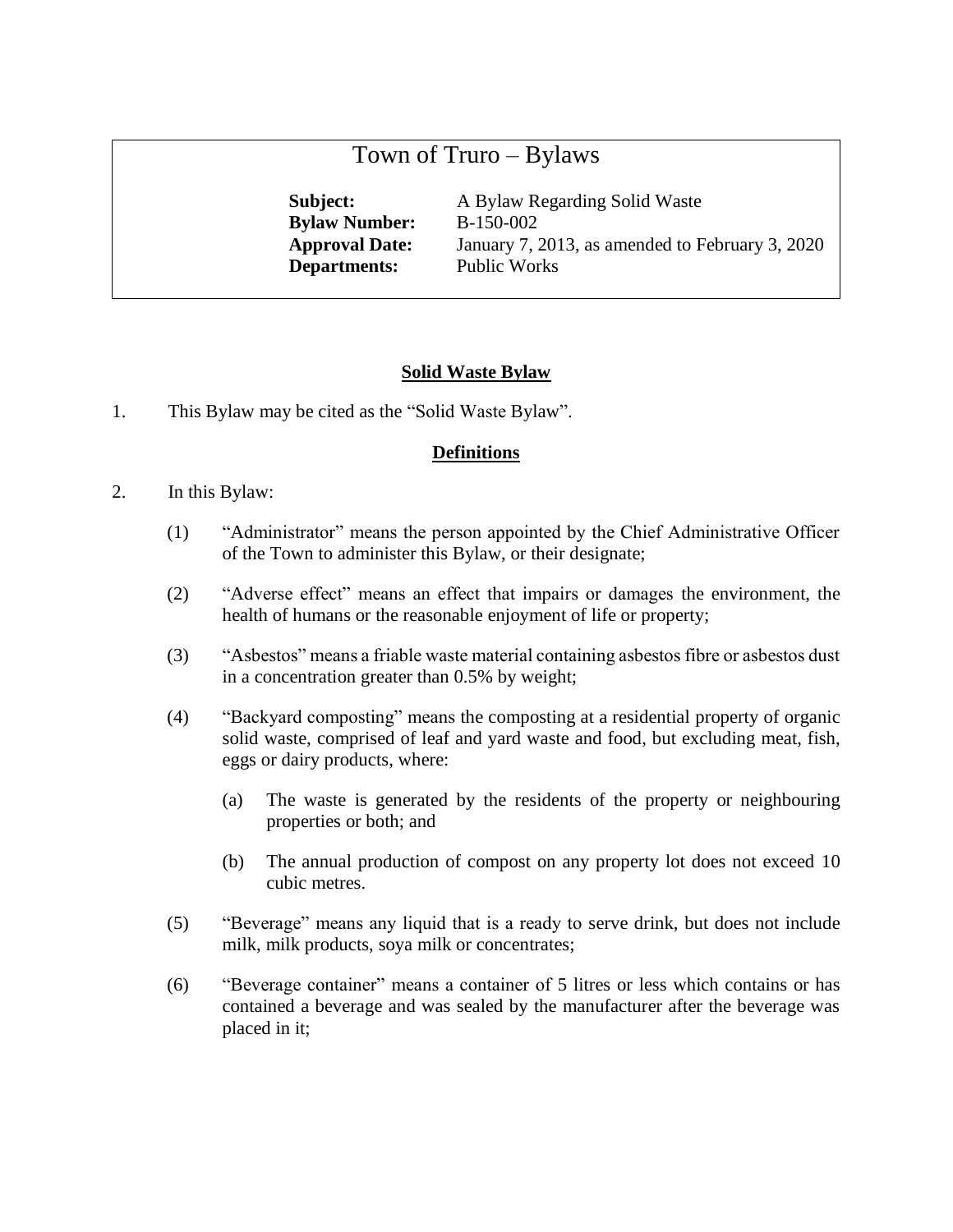- (7) "Box board" means cereal boxes, shoe boxes, tissue boxes, detergent boxes, cracker boxes, cookie boxes, baking product boxes and frozen food boxes or other similar items, toilet paper rolls and paper towel rolls or other similar items, with plastics removed;
- (8) "Bulky items" means large items of a household nature including but not limited to furniture, stoves, refrigerators, dishwashers, mattresses, bed springs, empty hot water and oil tanks, toys, bicycles and lawn furniture. "Bulky items" also includes a small amount of debris from renovation, construction or demolition that does not exceed twenty-five (25) kilograms per unit and one (1) cubic metre in size;
- (9) "Chlorofluorocarbons" means an ozone depleting substance that is required under the Ozone Layer Depletion Regulations of the Province of Nova Scotia to be removed in a controlled fashion to prevent its release into the environment, and is a substance found in refrigeration and cooling units;
- (10) "Collector" means an individual or company that is in the business of the collection and disposal of residual garbage, recyclables or compostables or combination thereof;
- (11) "Compostables" meansfood scraps and spoiled or waste food or foodstuff including vegetable peelings, meat, fish, eggs, bones, waste food products, pet litter, soiled and wet and soiled paper products such as table napkins, paper towels, pizza boxes, leaves and grass clippings, branches and bushes that are four feet or less in length and two centimetres or less in diameter, together with such other compostable materials as may be identified in public education documents distributed by the Town or the Municipality from time to time; and
- (12) "Composting" means the nuisance-free biological decomposition of organic materials, substances or objects under controlled circumstances to a condition sufficiently stable for nuisance-free storage and for safe use in land applications as identified by the Nova Scotia Environment's *Solid Waste Management Resource Regulations*;
- (13) "Construction and demolition debris" means materials which are normally used in the construction of buildings, structures, roadways, walls and other landscaping material and includes, but is not limited to, soil, asphalt, brick, mortar, drywall, plaster, cellulose, fiberglass fibers, gyproc, lumber, wood, asphalt shingles, and metals and such other materials as may be permitted by applicable laws;
- (14) "Contaminant" means a substance that causes or may cause an adverse effect;
- (15) "Contaminated soil" means any soil which has been polluted with an organic or inorganic contaminant in excess of standards prescribed or adopted by the Minister, and that has caused, is causing, or may cause an adverse effect;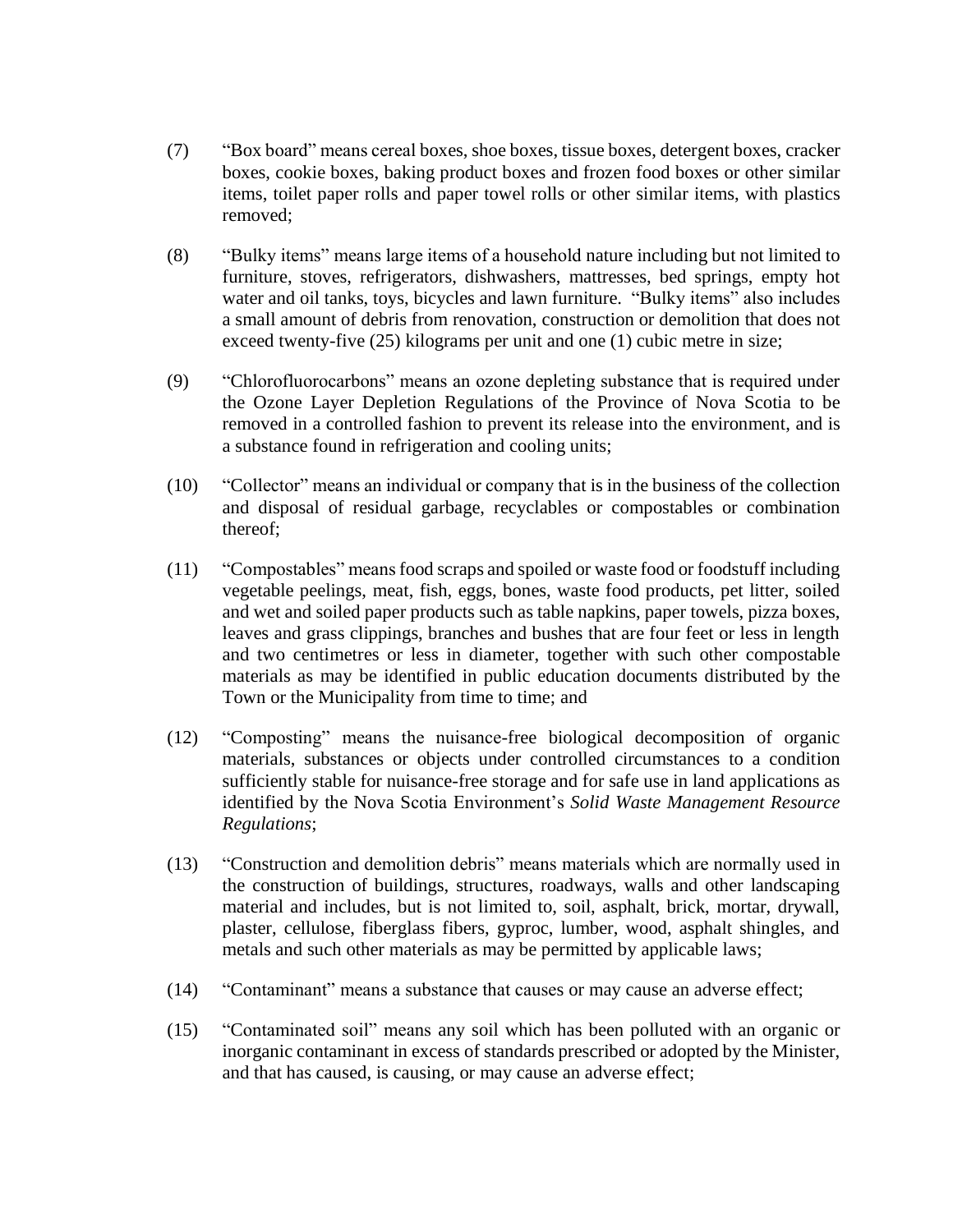- (16) "Council" means the Council for the Town;
- (17) "Curb" means the three metre distance from the travelled portion of a public street or road where it joins the sidewalk or shoulder to the public property, but it does not include the ditch;
- (18) "Hazardous waste" means waste that may be harmful to humans, animals, plant life or natural resources, including but not restricted to, industrial chemicals, explosive, toxic, flammable, corrosive, radioactive, reactive, pathological and PCB waste, oil, gasoline, paint solvent, wood preservatives, ink, battery acid, pesticides and insecticides or any substance or material declared or defined to be a hazardous or toxic substance in or pursuant to any applicable law;
- (19) "Household hazardous waste" means waste of a potentially hazardous nature typically generated in residential households including but not restricted to, solvents, glues, cleaners, paints and finishes, asphalt sealers, gasoline, diesel, kerosene, pesticides, lawn and garden chemicals, poisons, propane tanks, roofing tar, pool chemicals, lubricating oil, batteries, and automotive fluids, but does not include PCB waste, radioactive materials, explosives, fireworks, pathological wastes, or ammunition;
- (20) "Hospital and pharmaceutical waste" means waste generated at hospitals, clinics, pharmacies, veterinary clinics, dentist offices and includes, but not limited to used needles, drugs, dressings, excluding pathological waste;
- (21) "Industrial waste" means residual waste typically generated in the industrial, commercial and institutional sector;
- (22) "Land" means surface land, land covered by water, subsoil, matter beneath the subsoil or any combination or part thereof;
- (23) "Leaf and yard waste" means vegetative matter resulting from gardening, horticulture, landscaping or land clearing operations, including materials such as tree and shrub trimmings, plant remains, grass clippings, leaves, trees and stumps, but excludes construction and demolition debris or contaminated soil or any other organic material that has been contaminated;
- (24) "Litter" means any material left or abandoned in a place other than a container or place intended or approved for receiving such material;
- (25) "Minister" means the Minister of Environment for the Province of Nova Scotia;
- (26) "Municipality" means the Municipality of the County of Colchester;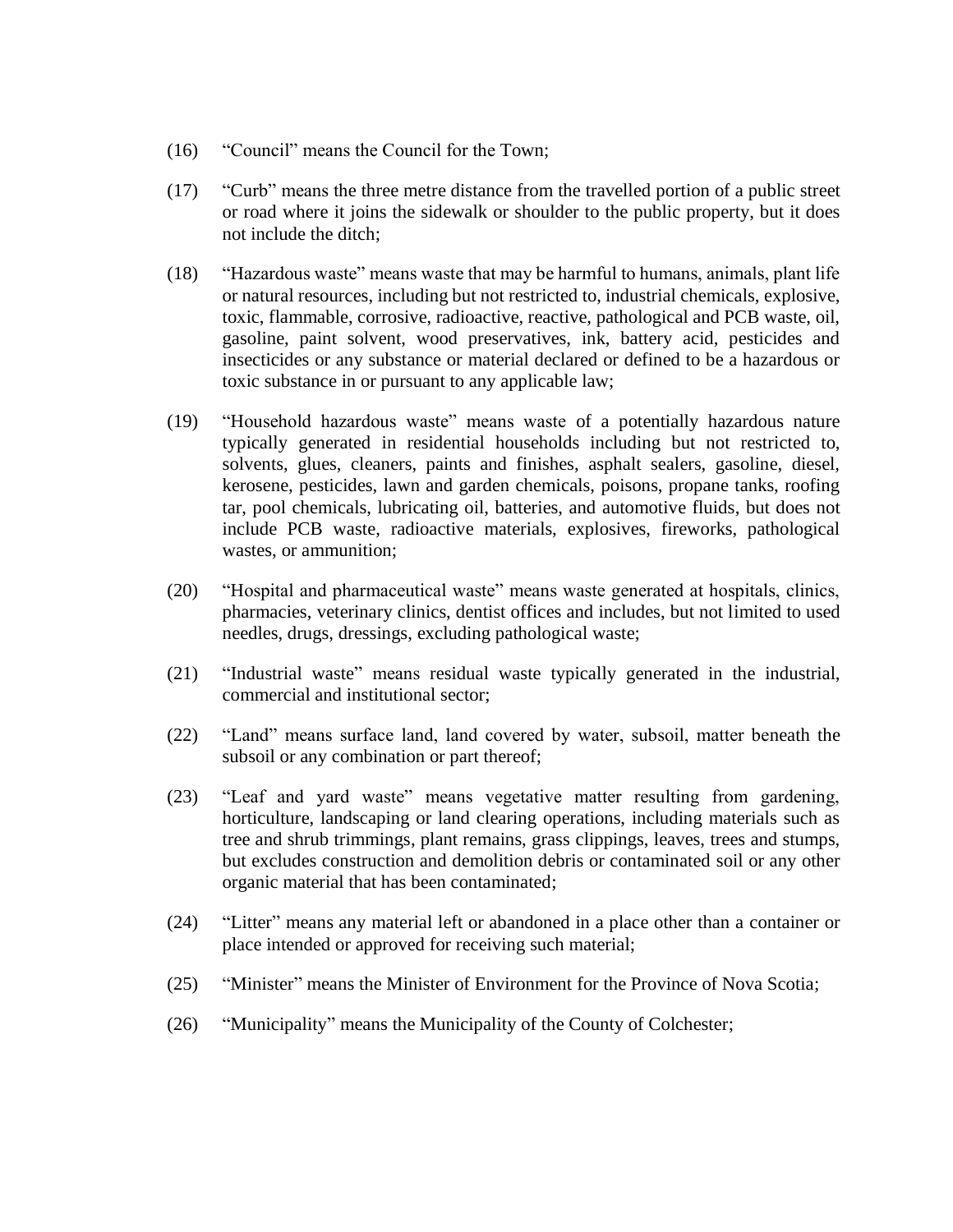- (27) "Organics cart" means a wheeled aerated cart designed to be emptied by hydraulic lifting devices and approved by the Town for the storage and municipal collection of compostables;
- (28) "Pathological waste" means any part of the human body excepting hair, nail clippings and the like, any part of a dead animal infected with a communicable disease, and non-anatomical waste infected with a communicable disease;
- (29) "Public education documents" includes newspaper, radio and local television advertisements, information posted to the Town's or the Municipality's website, and newsletters, pamphlets, flyers or other material circulated electronically or by ordinary mail or delivery by or for the Town, the Municipality or the Minister;
- (30) "Recyclable container materials" means redeemable beverage containers, steel, tin or aluminum food containers or cans, glass food containers, jars and bottles, low density polyethylene bags and packaging, high density bags, containers and packaging, polycoat containers for milk, milk products, soya milk, concentrates or other liquids or powders, tetrapacks together with such other plastic recyclable materials as may be identified in public education documents distributed by the Town or the Municipality from time to time;
- (31) "Recyclable paper materials" means corrugated cardboard, egg cartons, box board, newsprint, bond paper, computer paper, glossy flyers and magazines, together with such other paper recyclable materials as may be identified in public education documents distributed by the Town or the Municipality from time to time;
- (32) "Recyclables" means recyclable paper materials or recyclable container materials as defined in this Bylaw;
- (33) "Redeemable beverage container" means a beverage container for which a consumer was required to pay a deposit;
- (34) "Residual garbage" means waste other than:
	- (a) Recyclables;
	- (b) Compostables;
	- (c) Leaf and yard waste; and
	- (d) Any other waste that is prohibited from disposal by way of municipal collection or at a municipal solid waste management facility designated for residue garbage by this Bylaw or by the Minister;
	- (35) "Sharps" means syringes, lancets and pen needles;
	- (36) "Solid waste" means residual garbage, recyclables and compostables, as well as any other type of waste defined in this Bylaw and specifically referred to in this Bylaw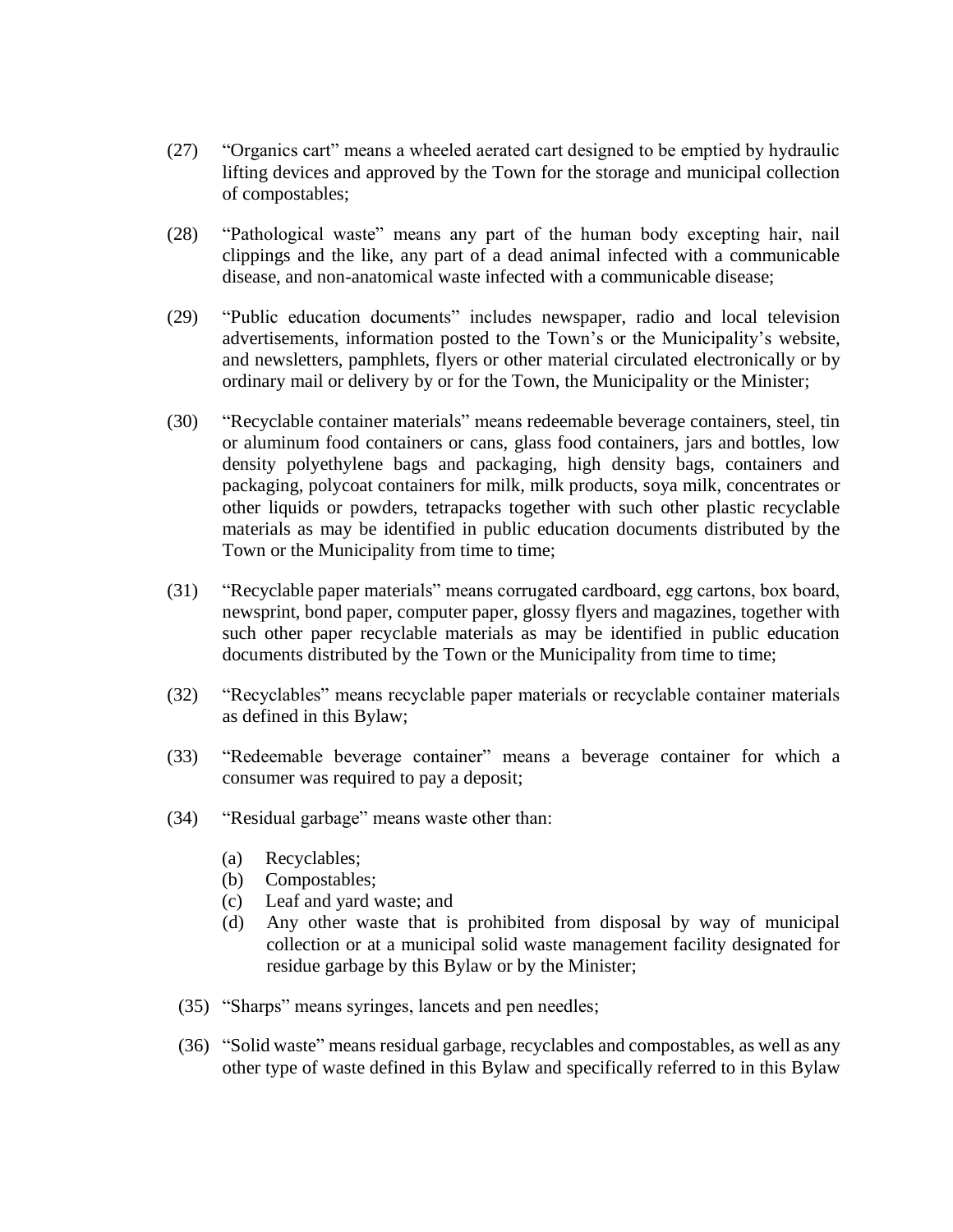as permitted or prohibited for disposal at a municipal solid waste management facility;

- (37) "Septic waste" means the liquid and solid material removed from septic tanks, sewage treatment plants, and manholes, cesspools, privies and portable toilets;
- (38) "Tires" means tires that are not designated under the Province of Nova Scotia's tire recycling program;
- (39) "Town" means the Town of Truro;
- (40) "Waste" means any substance that would cause or tend to cause an adverse effect if added to the environment, and includes garbage, recyclables, compostables, refuse, sludge, rubbish, tailings, debris, litter and other discarded materials resulting from residential, commercial, institutional and industrial activities which are commonly accepted at a municipal solid waste resource management facilities, but excludes wastes from industrial activities which are regulated by an approval issued by the Minister;
- (41) "Waste diversion" means waste reduction, reuse, recycling or composting;
- (42) "Wood" means wood materials that are not contaminated with other non-wood materials, such as are dimensional lumber, wooden chairs, fencing etc.

#### **Disposal of Solid Waste**

3. Every person shall dispose of solid waste in accordance with this Bylaw.

#### **No Illegal Dumping**

- 4. Except for the placement of solid waste for collection in accordance with this Bylaw, no person shall deposit, cause to be deposited or permit to be deposited solid waste at any place in the Town other than at a site authorized by the Town and approved for the purpose by the Minister.
- 5. Subject to section 4, the following depositing activities are permissible:
	- (1) backyard composting, provided that:
		- (a) the composting container or pile is not located within 10 metres of any window or door of a structure on an adjacent property; and
		- (b) the activity carried out in such manner as not to constitute a nuisance.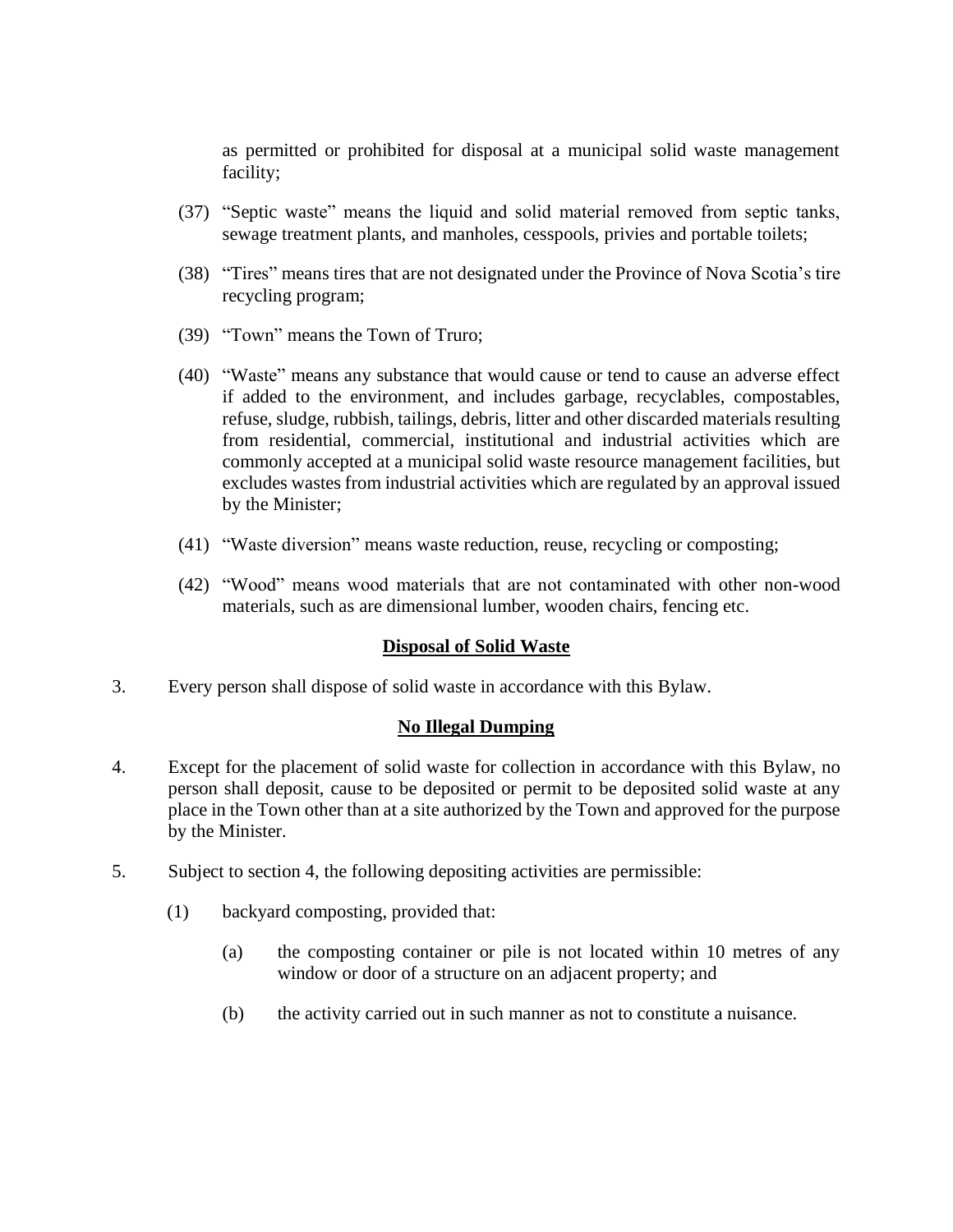- (2) the concentrated disposal of trees, brush or portions thereof or other farm or forestry waste by decay on forest or farm land, provided this activity is carried out in compliance with all applicable laws of the Province of Nova Scotia; and
- (3) the nuisance-free disposal of aggregate, soil, bricks, mortar, concrete, asphalt pavement, porcelain or ceramic materials as clean fill, provided this activity is carried out in compliance with all applicable laws of the Province of Nova Scotia.

# **No Salvaging**

6. No person shall pick up, remove, disturb or otherwise interfere with solid waste placed at the curb for collection by the Town or by a collector, except as authorized by the Town.

## **No Solid Waste Burning**

7. No person shall burn solid waste in a barrel, stove or other device or in the open as a method of waste disposal, except for brush, tree limbs and milled wood that is free from adhesives, coatings and preservatives, but only where such burning of brush, tree limbs and milled wood is otherwise permitted by the Town's *Open Air Burning Bylaw* and by other applicable laws.

# **Litter Abatement**

8. No person shall release or cause litter to be released into the environment, except in accordance with this Bylaw.

#### **Storage, Separation and Removal of Solid Waste**

- 9. (1) No owner or occupant of a property in the Town shall permit the accumulation of solid waste in or around the property to the extent that it is or is likely to become a nuisance or cause an adverse effect.
	- (2) Where an owner or occupant permits the accumulation of solid waste contrary to subsection (1), the Administrator may enter the property to collect and dispose of the accumulated solid waste, the expense of which will be charged to the owner or occupant who has contravened subsection (1).
	- (3) For greater clarity, the Administrator may enter the property to collect and dispose of any uncollected solid waste scattered by animals, pests or weather that an owner or occupant fails to remove pursuant to section 23(4) of this Bylaw, the expense of which will be charged to the owner or occupant.

# **Municipal Collection**

10. Owners and occupants of every property in the Town that is subject to municipal collection shall ensure that all solid waste is properly stored and placed for collection and disposal.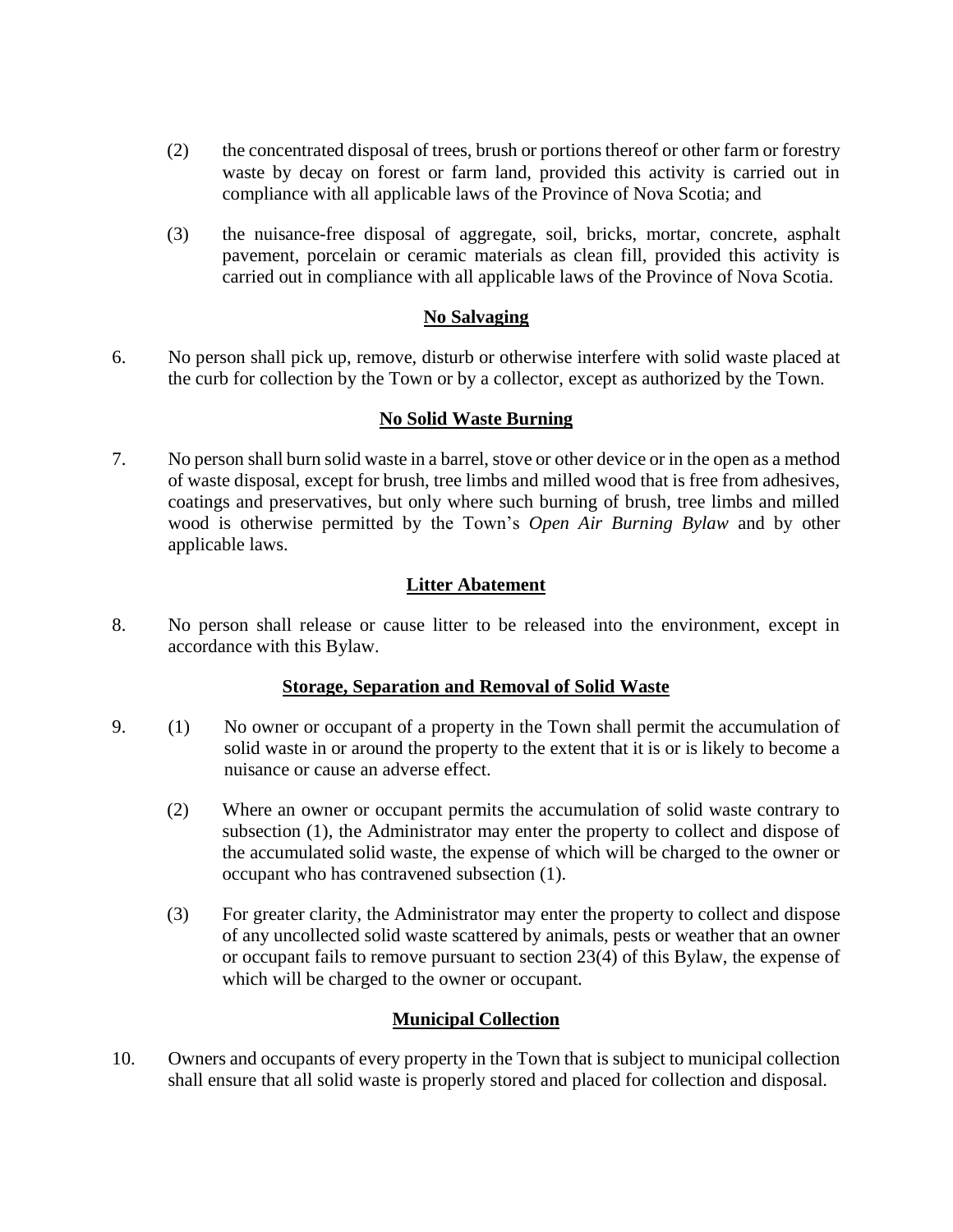- 11. (1) Council may provide for general municipal collection of solid waste by its own employees or by a contractor in some or all areas of the Town.
	- (2) Without limiting the generality of subsection (1), Council may, at its discretion, use different classifications for municipal collection of solid waste, including different classifications of collection services and different classifications of waste generators.
	- (3) Without limiting the generality of subsections (1) and (2), Council may, at its discretion, limit collection to:
		- (a) Particular types of solid waste;
		- (b) Properties containing not more than a specified number of residential households;
		- (c) Properties which are seasonal; and
		- (d) Properties generating industrial waste of a particular type or size or generating not more than a specified volume of solid waste.
- 12. (1) Owners and occupants of every property in the Town that is not made subject to municipal collection are responsible for providing for the lawful collection and disposal of all solid waste in accordance with this Bylaw, and for paying any associated collection, disposal or tipping fees.
	- (2) For greater certainty, owners and occupiers of every property in the Town that is not made subject to municipal collection are responsible for separating solid waste in accordance with this Bylaw.
- 13. (1) The Town may contract with owners and occupiers whose properties are ineligible for municipal collection pursuant this Bylaw, to provide collection of their solid waste.
	- (2) The limitations and restrictions in this Bylaw applicable to general municipal collection shall apply to the owners and occupiers in subsection (1), except to the extent that those limitations or restrictions are expressly varied in any contract reached between the Town and the owner or occupier pursuant to subsection (1).

#### **Special Collections**

- 14. (1) Council may, at its discretion,
	- (a) Provide for special municipal solid waste collections on an occasional basis, or
	- (b) Provide for municipal collection from a drop-off site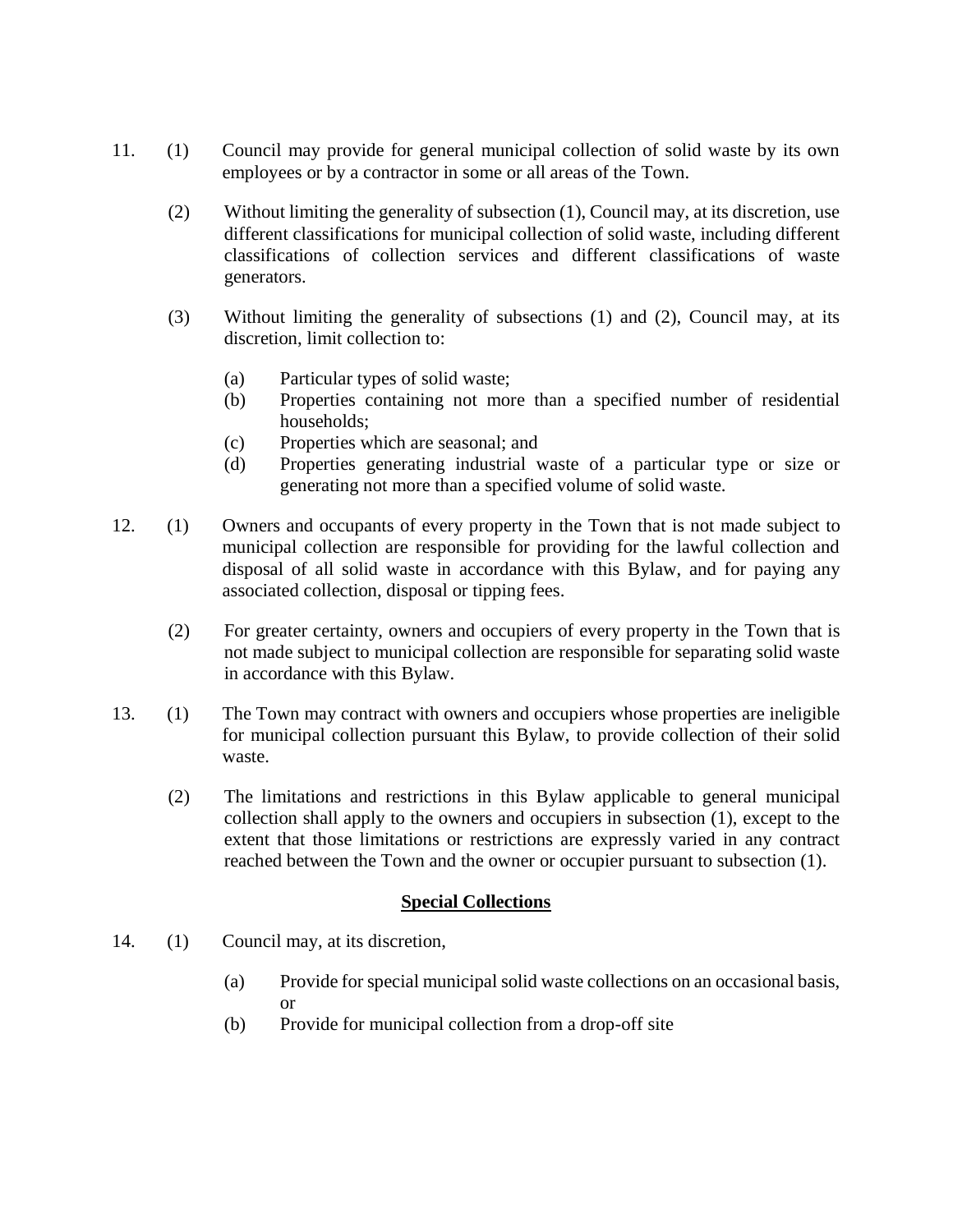Of particular types of solid waste, such as discarded Christmas trees, bulky items not eligible for regular municipal collection, leaf and yard waste, household hazardous waste or other specified solid waste.

- (2) When providing for special collections pursuant to subsection (1), Council may limit such special collection to
	- (a) Particular areas of the Town,
	- (b) Properties containing not more than a specified number of residential households, or
	- (c) Properties generating industrial waste of a particular type or size or generating not more than a specified volume of solid waste.

#### **Separation and Storage**

- 15. (1) Owners and occupants of every property in the Town shall separate solid waste at the time and place of generation into the following streams:
	- (a) Compostables;
	- (b) Recyclable container materials;
	- (c) Recyclable paper materials;
	- (d) Residual garbage;
	- (e) Construction and demolition debris;
	- (f) Contaminated soil;
	- (g) Asbestos;
	- (h) Solid waste of any type which is not acceptable for municipal collection or accepted at a municipal solid waste management facility, each such type separated in its own stream; and
	- (i) Solid waste of any type which is only accepted on the occasion of special collections, or by contract or by express approval in advance of the operator of a municipal solid waste management facility, each such type separated in its own stream;
	- (2) Owners and occupants of every property in the Town shall take positive steps to ensure that all solid waste separated in accordance with subsection (1) remains separated and uncontaminated by any other type of solid waste.
	- (3) For greater certainty, the obligations to separate and maintain separation of solid waste in subsections (1) and (2) extend to owners, management and staff of restaurants and other establishments serving the public, which must also provide containers to facilitate separation and non-contamination of solid waste streams by owners, management, staff and clientele as appropriate for the type of establishment.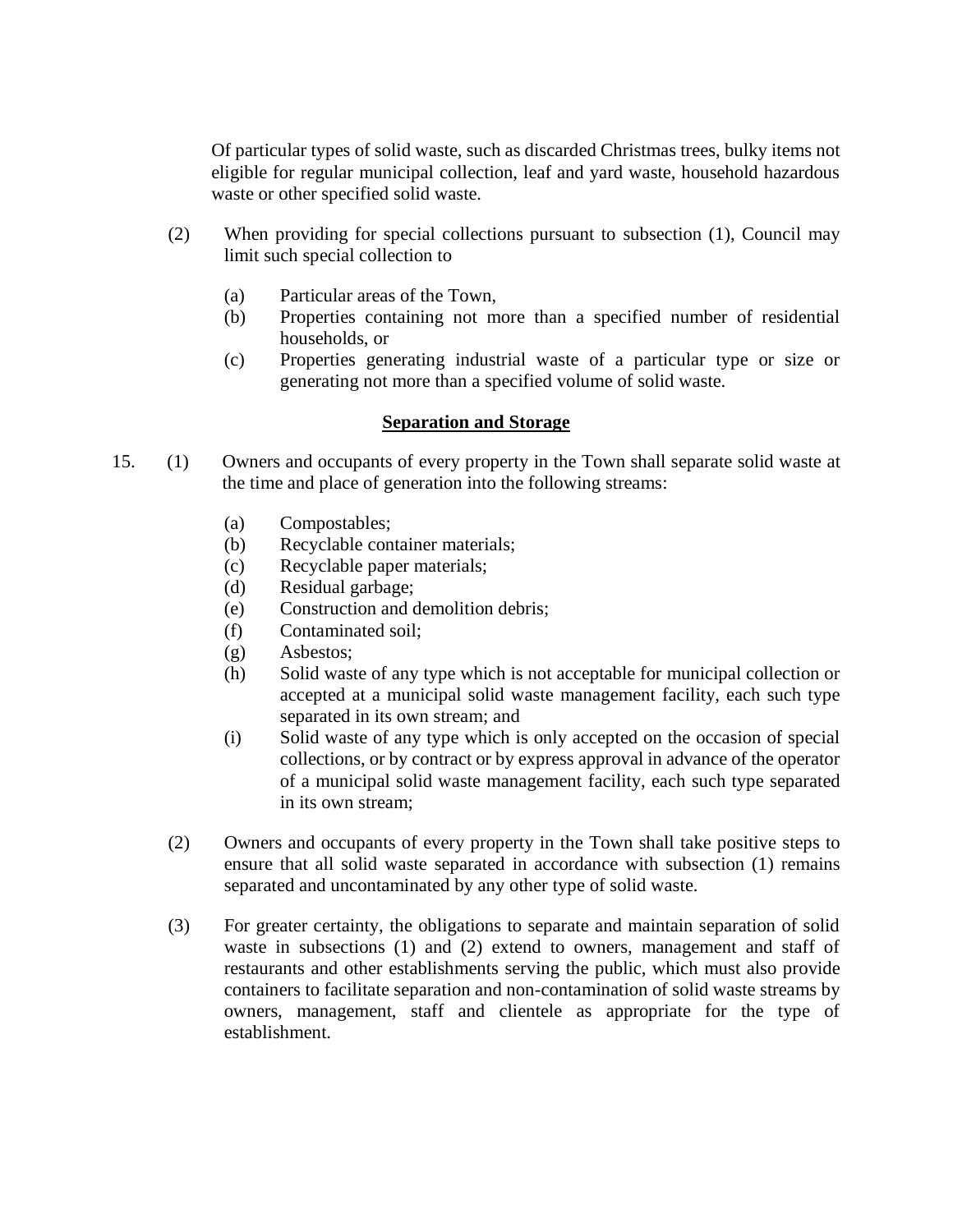- (4) Subject to subsection (1), residual garbage may include compostables or recyclable materials to the extent that separation of compostables and recyclables was not reasonably possible because of
	- (a) the fusing or bonding together of materials in the state in which the waste received, or
	- (b) the reasonable cross-contamination of materials in the ordinary course of use, if such contamination is unavoidable even by the exercise of due diligence.
- 16. Owners and occupants of every property in the Town shall provide sufficient and adequate space and containers for the storage, collection and disposal of any solid waste which may accumulate from time to time on the property.
- 17. Without limiting the generality of section 16, owners and occupants of every property in the Town shall provide space and containers in accordance with the following provisions:
	- (1) Compostables shall be stored in organics carts or in other containers that are waterproof, impervious to domestic and wild animals and rodents and designed to avoid the entrapment of children, and such organics cart or container shall be kept at least six (6) metres from all streets and other public rights-of-way.
	- (2) Recyclables and residual garbage shall be stored inside buildings that are waterproof, impervious to domestic and wild animals and rodents and designed to avoid the entrapment of children.
	- (3) Despite subsection (2), recyclables and residual garbage may be stored in a waste collection bin or container if the bin or container:
		- (a) is impervious to rodents and domestic and wild animals and is designed to avoid the entrapment of children;
		- (b) has a securely hinged lid; and
		- (c) is situated at least six (6) metres from all streets and other public rights-ofway.
- 18. Owners and occupants of every property in the Town which is eligible for municipal collection of solid waste are responsible for keeping all containers in a clean and useable state and to ensure that they are maintained so as to not become a nuisance.
- 19. Bulk commercial containers used for the collection or storage of solid waste:
	- (1) Shall be sturdily constructed, water-proof and impervious to domestic and wild animals and rodents;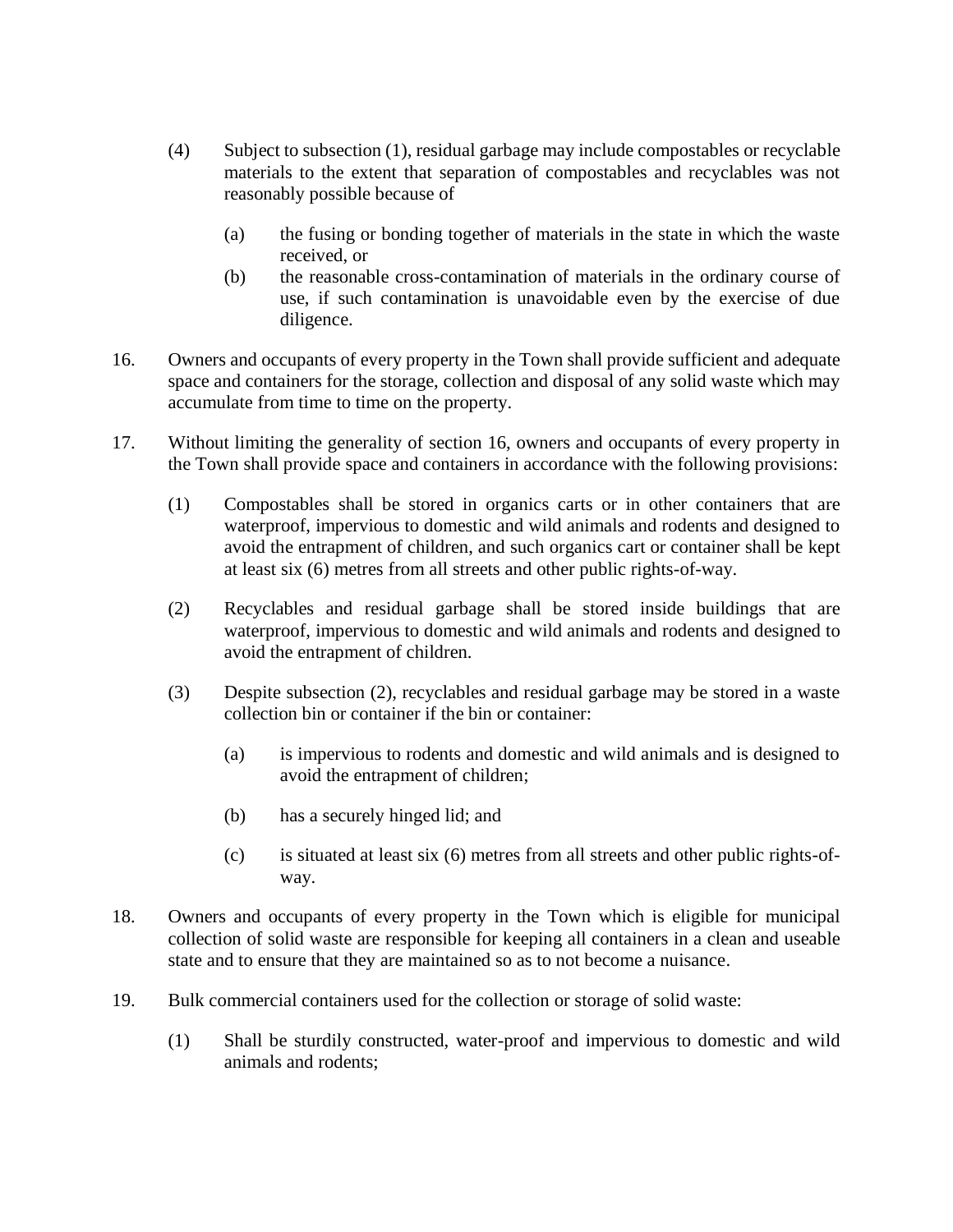- (2) Shall be designed to avoid the entrapment of children;
- (3) Shall be equipped with a tight-fitting lid with a positive closing device which shall be kept closed except when the container is being loaded or unloaded;
- (4) Shall be kept clean and in a good state of repair;
- (5) Shall not be loaded in a manner which permits waste to extend beyond the internal volume of the container when the lid is closed;
- (6) Shall be labeled for the purpose of identifying what materials the container contains;
- (7) Shall have sufficient space or sectioning to store solid waste separated in accordance with the provisions of this Bylaw in such a manner that can ensures that separated solid waste remains separated and uncontaminated by other types of solid waste;
- (8) Shall be kept at least six (6) metres from all streets and other public rights-of-way.
- 20. Owners or occupants of premises serviced by a bulk commercial container shall:
	- (1) Keep the area surrounding the container free from any type of waste; and
	- (2) Provide instruction to any tenants, visitors or employees to ensure proper disposal and separation and disposal.
- 21. Any solid waste that is a bulky item that has a door, lid or other apparatus that enables the bulky item to be closed, including but not limited to refrigerators and freezers, shall either be stored inside an enclosed, locked or child-proof building or shall have their door, lid or other closing apparatus removed from the bulky item.
- 22. Where a person wishes to dispose of solid waste containing chloroflourocarbons, that person must:
	- (1) Safely deliver the solid waste to the Colchester Balefill Facility to have the chloroflourocarbons removed by a certified technician, or
	- (2) Arrange to have the chloroflourocarbons removed by a certified technician and accordingly labelled by the certified technician in accordance with the Ozone Layer Protection Regulations of the Nova Scotia *Environment Act*, and safely deliver that solid waste to the Colchester Balefill Facility.

# **Rules for Municipal Collection**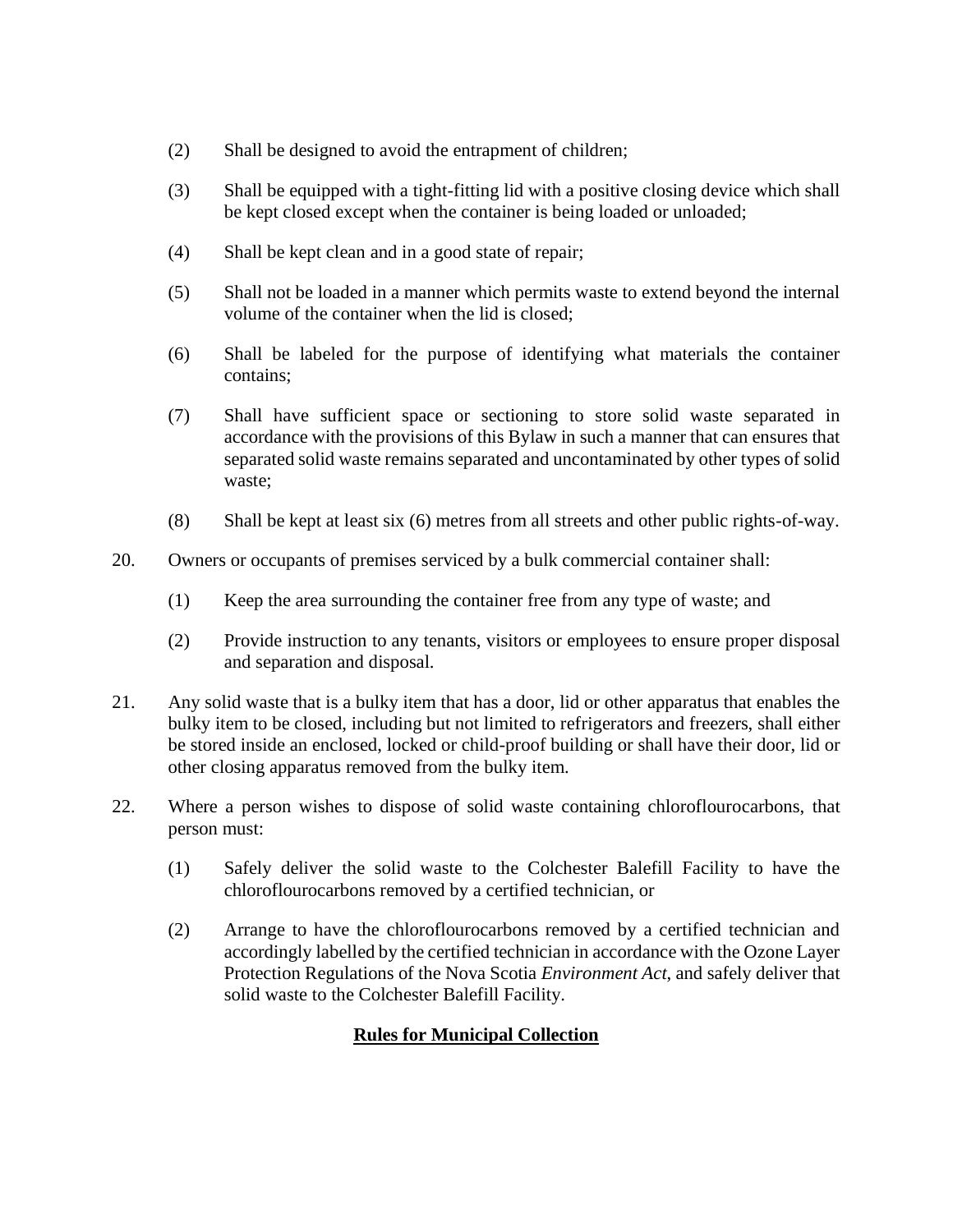- 23. Except as authorized by the Town from time to time, including but not restricted to public education documents published in connection with special collection days, persons placing solid waste for municipal collection shall comply with the following:
	- (1) Solid waste shall be placed for collection on the curb directly in front of the property that is the source of the solid waste, and shall be placed in such a manner as to interfere as little as possible with pedestrian traffic and snow removal;
	- (2) Solid waste shall be placed for collection by 7:00 a.m. on the day of collection;
	- (3) Solid waste shall not be placed for collection before 6:00 p.m. on the day preceding the collection date for that property and for the appropriate type or stream of solid waste;
	- (4) Uncollected solid waste and any solid waste scattered by animals, pest or weather shall be removed by the owner or occupant of the property from which that solid waste was placed for collection not later than 9:00 p.m. on the collection date for that property;
	- (5) Residual garbage shall be placed for collection in securely tied, clear, transparent, plastic, water-proof bags and shall not exceed a weight of 25 kilograms per bag;
	- (6) Not more than six (6) bags and/or containers containing bags of residual garbage shall be placed for collection on any one collection day;
	- (7) Residual garbage placed pursuant to subsection (6) must be placed in transparent bags as required by subsection (5), except that one (1) bag of residual garbage per collection may be placed in a bag that is non-transparent, in which residual garbage of a private or personal nature may be placed;
	- (8) Recyclables shall be placed for collection in securely tied, blue-tinted or clear, plastic, waterproof bags and shall not exceed a weight of 25 kilograms per bag;
	- (9) Notwithstanding any other provision of this Bylaw, owners and occupants of properties in the Town on Harmony Road and Camden Road that are subject to municipal collection may place residual garbage and recyclables for collection in waste collection boxes located on the curb, provided that:
		- (a) All residual garbage and recyclables are properly bagged as required by this Bylaw;
		- (b) The box is impervious to domestic and wild animals, rodents, and insects, and is designed to avoid the entrapment of children;
		- (c) The box has a securely hinged lid or lids;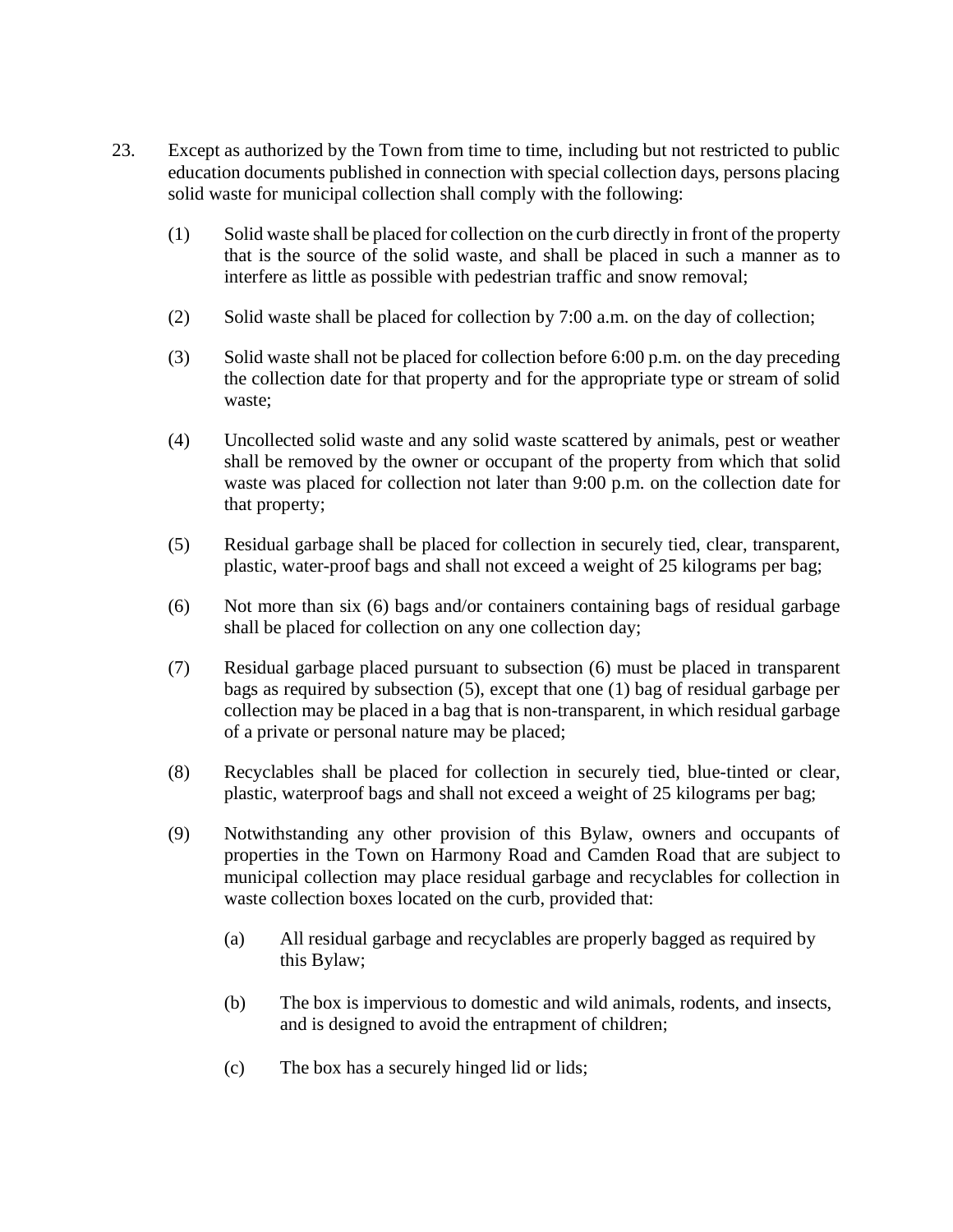- (d) The box has a support to hold the lid open when the contents are being emptied;
- (e) The box is never buried by snow or ice to the extent that it cannot be collected in a safe manner by the collector;
- (f) The solid waste is placed within the box in accordance with all other requirements of this section, including separation of solid waste streams and placement in specified bags;
- (10) Compostables shall be placed for collection in organics carts;
- (11) Bulky items placed for collection as authorized for municipal collection by the Town shall not exceed 25 kilograms in weight for any one bundle or container and not exceed 1 cubic metre in size, with the exception of furniture or appliance items, and shall not exceed 325 kilograms for all bulky items for any one residential unit;
- (12) When bulky items are authorized for municipal collection by the Town, no more than one of each type of appliance is permitted per collection; and
- (13) When Christmas tree waste is authorized for municipal collection by the Town, it shall not have any decorations, ornaments, stands, plastic bags, wires or nails attached and shall not exceed three (3) metres in length.
- 24. No person shall place solid waste for collection on a property other than a property owned or occupied by that person or a property which that person has obtained the consent of the owner or occupier for the purpose of placing solid waste for collection.

# **Solid Waste Not Permitted for Municipal Collection**

- 25. Except where authorized by the Town, no person shall place for collection:
	- (1) Hazardous waste;
	- (2) Sharps;
	- (3) Pathological waste;
	- (4) Hospital and pharmaceutical waste;
	- (5) Asbestos;
	- (6) Septic waste;
	- (7) Hot ashes;
	- (8) Dead animal carcasses larger than 10 kg;
	- (9) Industrial waste, including non-residential, farm, forestry or fishing waste;
	- (10) Materials that are prohibited from disposal by municipal collection by the laws of the Province of Nova Scotia;
	- (11) Solid waste generated outside the Town;